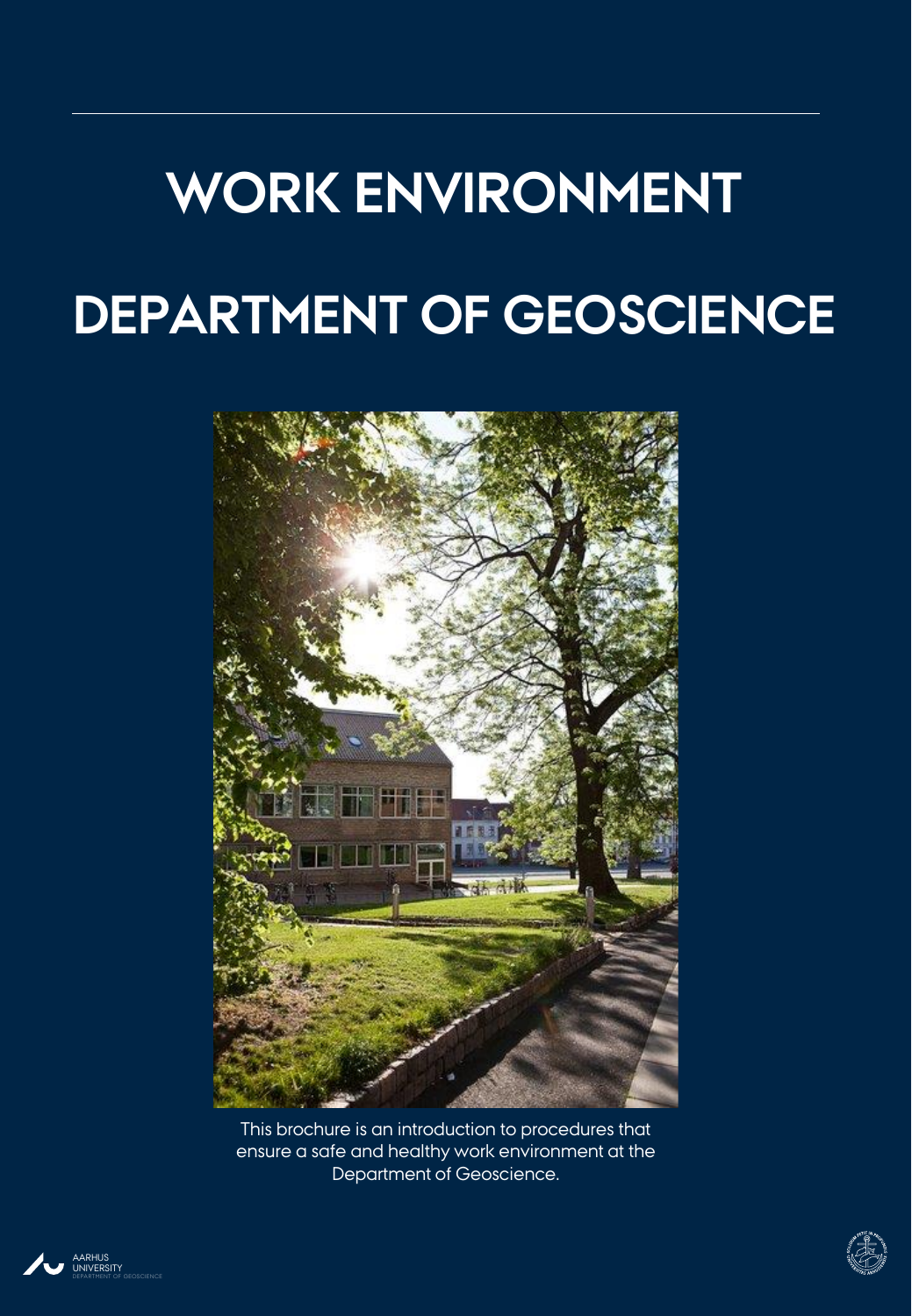# **WORK ENVIRONMENT FOR STAFF**

#### **WORK ENVIRONMENT**

The work environment organisation (AMO) at the department is divided into different groups (AMG), representing the different types of staff. Each AMG consists of one or more elected representatives (AMR) and an appointed leader (AML).

All are members of the local work environment committee (LAMU) which is chaired by the work environment leader. Students can choose 1 person with observer status for LAMU. LAMU meets approximately 4 times per year. Meeting agendas and minutes are available for all in a shared folder on the O-drive.

#### **DUTIES OF THE AMO**

The AMO ensures a safe and healthy work environment by preventing accidents and handling workplacerelated problems. This is done by:

- Registering and following-up on problems including accidents and near-accidents to prevent future accidents.
- Provide information about rules and inform about prevention initiatives.
- Instruct employees, guests and students on how to work in a safe and responsible way at the department.

#### **USE YOUR AMG**

Your AMR can help you with situations that affect your health and safety at work. It can concern e.g.:

- Physical conditions (noise, indoor climate, laboratory safety, etc.)
- Ergonomy (working positions, repetitive work processes, etc.)
- Mental conditions (stress, bullying, conflicts, personal issues, etc.)

All matters of personal concern are treated confidentially.

#### **WHAT CAN YOU DO**

Employees is responsible for contributing to a safe and friendly workplace. You can contribute by:

- Contacting your AMR if you have questions regarding health- and safety.
- Always informing the AMG before requesting changes to laboratories, instrument purchases or moving office.
- Reading the specific guidelines (e.g. "Working Alone", "Handling HF acid", "Pregnant/breastfeeding women").
- Informing the AMG about situations or conditions that need to be addressed by the AMO/LAMU.

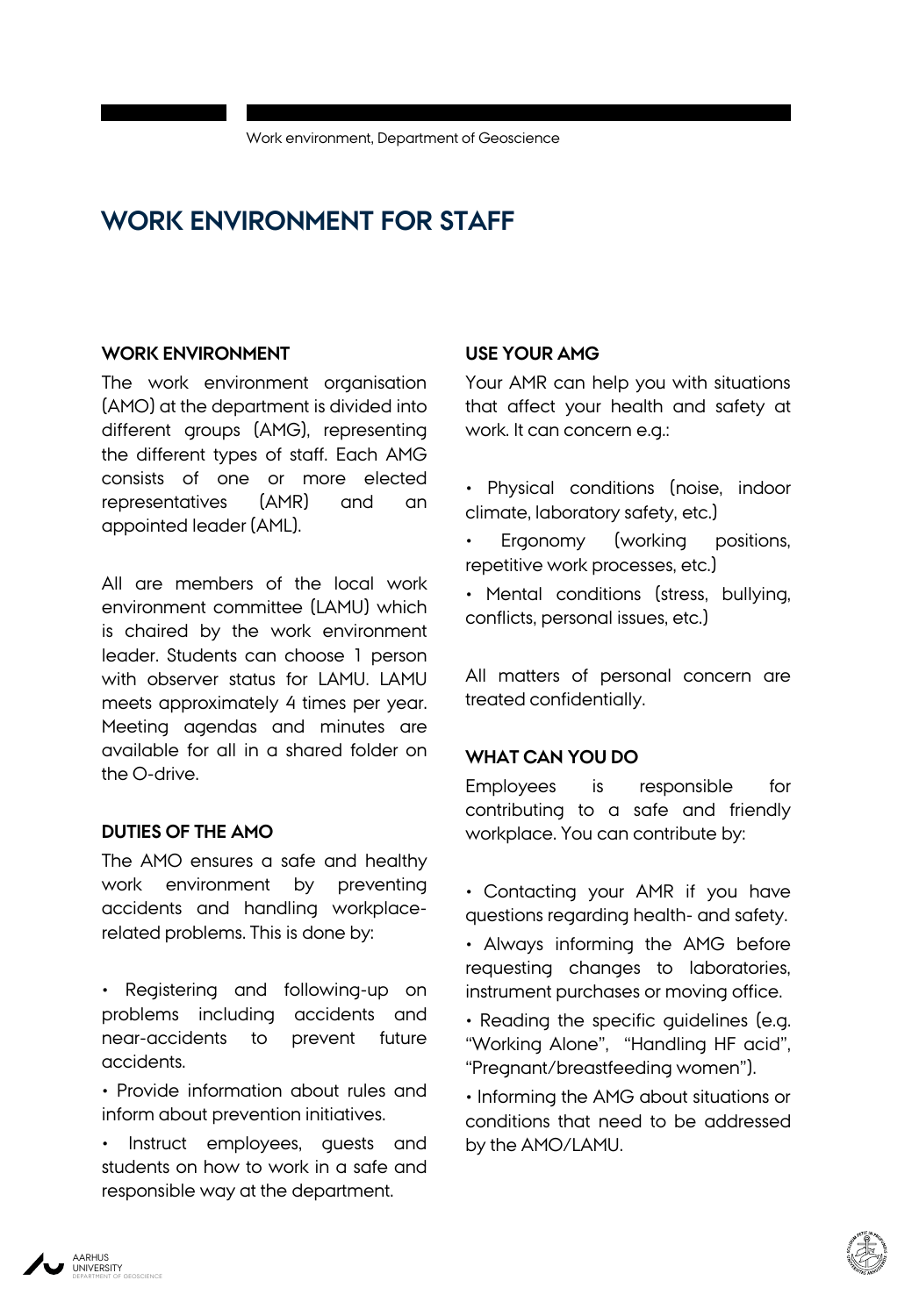#### **EVACUATION PROCEDURE AT AU**

To prepare for the worst-case scenario of fire, serious incidents or large accidents that require an evacuation of the building, the AMO carries out an evacuation drill once a year.

During an evacuation, anyone should be able to take responsibility and act either as an evacuation leader (yellow vest) or meeting point leader (orange vest). Vests and accompanying instructions about the duties of these leaders are located in every building and on almost every floor in a wallhung box. It is your responsibility to know the locations of these boxes, as well as the location of the nearest emergency exit at all times.

#### **PSYCHOLOGICAL COUNSELLING**

If you require psychological counselling you have several options:

• Counselling on referral (get in contact with your leader), generally 5 consultations.

• Anonymous counselling (contact a counselor yourself), generally 3 consultations. Call direct 7022 7612 (9am-3pm work days) or 7022 7610 (emergency).

#### **WORKPLACE ASSESSMENT (APV)**

To systematically identify and address possible health- and safety-related issues, an assessment of the work environment is conducted regularly by the university or the department. Issues that are pointed out during a workplace assessment (and the subsequent action plans) are collected in a report. The latest report is available on the AU website.

You should continuously strive to improve the workplace for everybody by pointing out problems to your AMG, do not wait for the workplace assessment to identify and solve problems.

#### **IF AN ACCIDENT OCCURS**

In case of an accident or nearaccident you need to notify your AMG about the work-related injury, damage or work-related illness. Get help from your AMR to register the incident and (if necessary) add witnesses to the documentation.

In case of fire, serious accidents or other life-threatening situations at the university (even if you activate the internal warning system) you need to call 112 and subsequently also the university emergency number: 87 15 16 17.